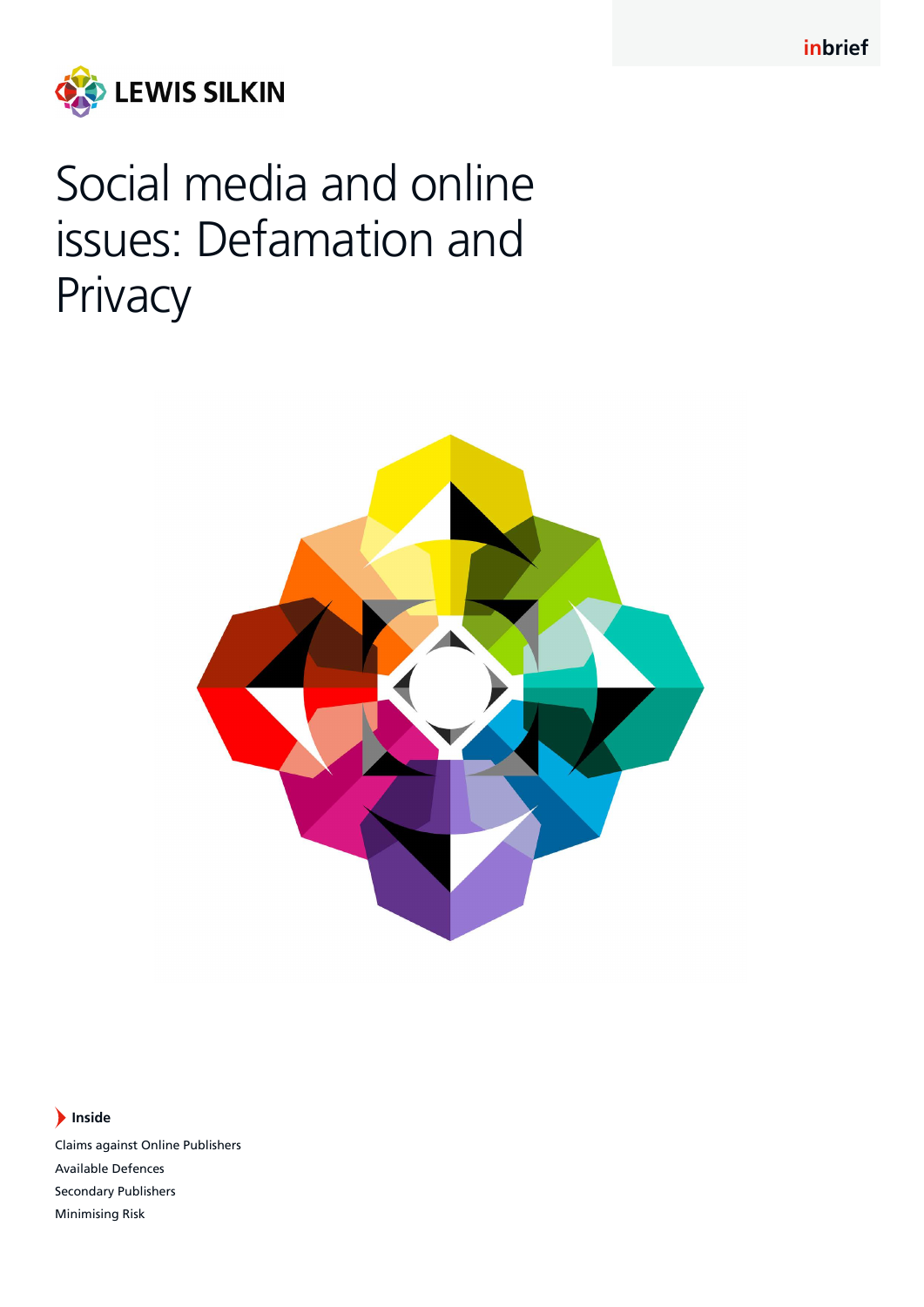

### **Introduction**

Online publishing via social media is now instant, free and easily accessible. Anyone can publish content without much in the way of control or the input of an in-house legal team to veto high risk content. Such freedom and accessibility raises issues for online publishers who face the possibility of claims of defamation and breach of privacy.

### **Overview**

By way of context and to highlight the potential of online publication, in 2012 34.4% of the world's 7 billion plus population was online in some respect. In the United Kingdom 53% of the population have a Facebook account which equates to 33 million Facebook accounts in the UK alone. In comparison, there are only 5.5 million print readers of The Times in the UK. It seems that increasingly more of us want to share our thoughts and voice our opinions demonstrated by the 1 billion tweets posted each week on Twitter.

In theory the legal risks that affect online publishers are similar to the risks facing offline publishers, for example issues around privacy, breach of confidence, defamation and harassment. However, in practice the risks for online publishers are actually relatively modest and claims against online publishers appear rarer and the awards against them lower than for their counterparts in print publishing.

In 2010 there were only 7 libel actions [brought in the UK] rising to just 14 in 2011 before decreasing again by 15% in 2012. There are a number of reasons for these low numbers. One factor is the increased scrutiny of journalists as a result of highly publicised events such as the phone hacking scandal and the resulting Leveson Inquiry. Wider use of the "Reynolds" defence (providing qualified privilege to the media as long as they have acted responsibly), and increased privacy actions by celebrities, have played their part in keeping libel actions to a minimum. The approach of the courts must also be mentioned because the UK courts appear to have adopted a policy of working towards a US-style immunity for online publications.

# **Consequences of a Claim against an Online Publisher**

#### **Regulation**

In addition to facing legal action as a result of a defamation or breach of privacy claim, publishers and service providers may also face disciplinary action from regulatory bodies such as the Press Complaints Commission ("PCC") (which regulates publishers), Ofcom (which regulates UK broadcasters) or the Authority for Television on

Demand ("ATVOD"). The PCC only has regulatory power over those organisations which are party to the Commission and its policies. The PCC has been criticised for its unsuitable positioning for monitoring complaints made against the press. Publishers contribute to the PCC's running costs and so the result is an effectively self-regulating industry. While the PCC can be credited with mediating complaints well, the action taken against publishers who are adherent to the Commission is mild. The PCC's ineffectiveness was an area that Lord Leveson addressed as a major concern in the Leveson Report. He suggested that whatever body replaces the PCC, it needs to be more robust and independent.

### **Criminal repercussions**

While it is widely known that there are possible civil repercussions for publishing defamatory statements, it is lesser publicised that certain activities carry criminal charges. It is a criminal offence to publish "grossly offensive" communication and in 2012, 653 people faced criminal charges in connection with comments made on Twitter and Facebook. The Crown Prosecution Service's Guidelines on prosecuting cases involving communications sent via social media aims to offer some guidance as to when an offence occurs. The Guidelines call for robust prosecution in a number of situations, namely :

- communications which constitute credible threats of violence to a person or damage to a property
- communications which specifically target an individual and may constitute harassment or stalking
- communications which amount to a breach of a court order

There is a fourth category of communications which may be prosecuted, constituting those communications which may be considered grossly offensive, indecent, obscene or false. However, this category of communications will be subject to a high threshold and in many cases prosecution is unlikely to be in the public interest.

#### **User Generated Content**

There are a number of considerations that online publishers and online service providers must take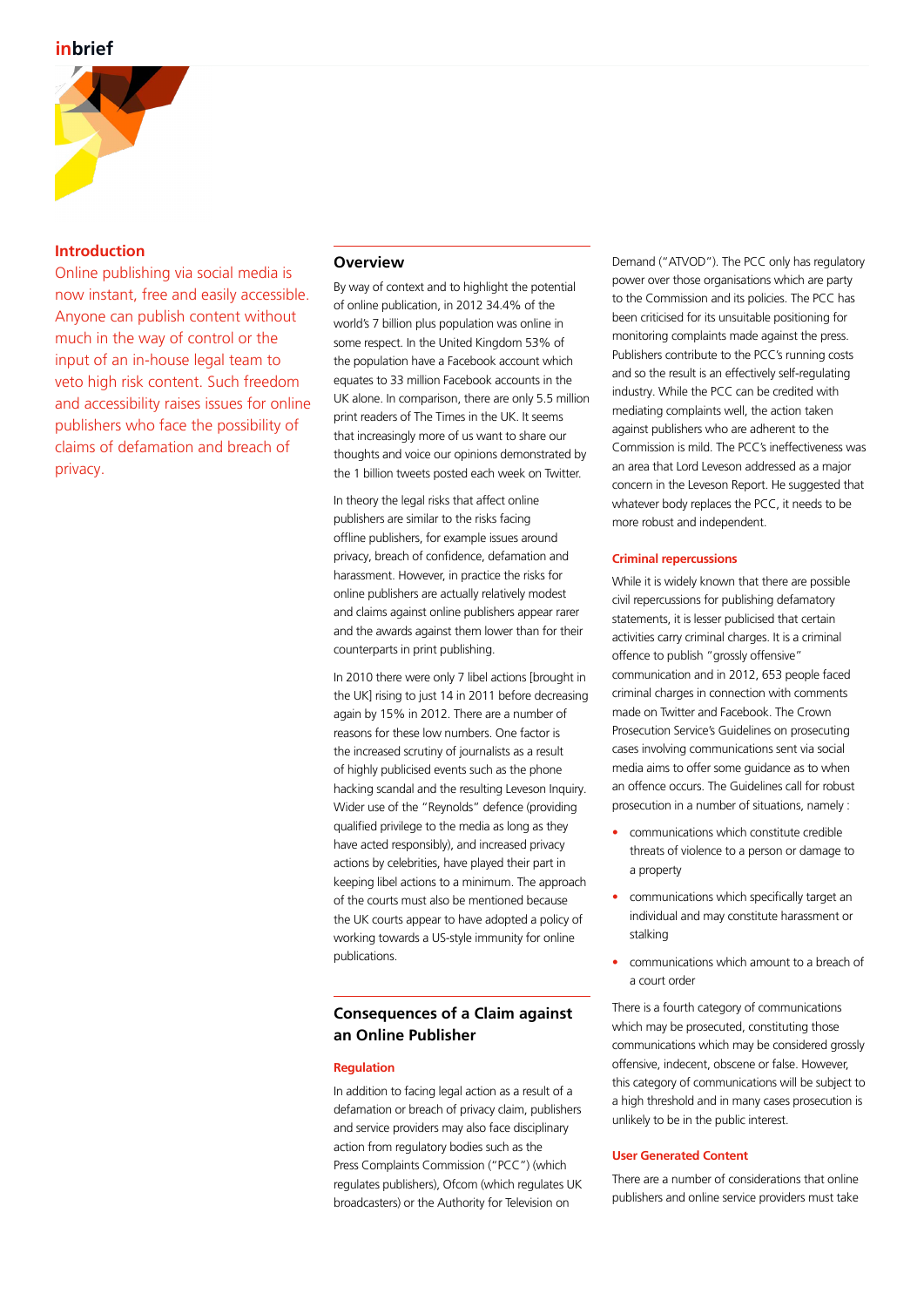

into account to avoid any regulatory or legal action, civil or otherwise. Currently, there is no obligation to monitor or moderate user generated content under EU or UK law, (although publishers and service providers still need to comply with injunctions). The reason for this is that the additional cost of enforcing the moderating of user generated content is hard to justify as against the risk of not doing so. However, if an online publisher or service provider chooses to moderate website content then they assume liability and they must carry out their role as moderator responsibly. If they do not moderate sufficiently then they risk becoming a possible joint tortfeasor in any actions raised.

## **Defences**

When an action is raised against a publisher or service provider for the publishing of defamatory material, there are a number of defences available to them. The Defamation Act 2013, (which received Royal Assent on the 25th of April 2013), provides new defences for online publishers. These include the defence of responsible publication on matters of public interest, truth and honest opinion.

The Defamation Act 2013 also provides further protection for service providers who host user generated content. Section 5 of the Act provides a defence provided they have enacted a procedure to enable the complainant to resolve disputes directly with the author of the material concerned. This defence additional to the existing protection available under the Electronic Commerce (EC Directive) Regulations 2002/2013 which allow for protection under the following: the 'Mere Conduit' principle, the 'Caching Defence' and the 'Hosting Defence'. These Regulations apply to virtually every commercial website, including those that monetise themselves through the display of adverts.

Under the Mere Conduit principle in Regulation 17, immunity is provided for Internet Service Providers ("ISPs") where the service provider:

- did not initiate the transmission
- did not select the receiver of the transmission
- did not select or modify the information.

The Caching Defence in Regulation 18 is aimed at protecting websites that cache copies of sites. The service provider will not be liable where the caching is "automatic, intermediate and temporary for the sole purpose of providing a more efficient service." To avoid liability the ISP must act "expeditiously" upon gaining "actual knowledge" of the defamatory material, to ensure that the information is removed from its cache or otherwise disabled. In 2005 'Yahoo!' called for clarification as to what constituted "actual knowledge" and requested a clearer takedown notice procedure. Regulation 19 provides immunity to ISPs for "Hosting" a website containing defamatory material if:

- it does not have "actual knowledge of unlawful activity or information"
- it acts expeditiously upon obtaining such knowledge to remove or disable access to the information
- the recipient of the service was not under the authority/control of the service provider

This Hosting exemption is more limited than the others as only "constructive" knowledge rather than "actual" knowledge is required by the host. There is unfortunately very little guidance as to what will constitute constructive knowledge.

## **Secondary Publishers and the Defence of Innocent Dissemination**

A publisher is considered to be anyone who has participated in the publication of a defamatory statement. This encompasses both primary publication and secondary publication where the publisher has no active editorial control but makes the defamatory comments available to third parties. Secondary publishers could include ISPs such as Google Inc. The case of Christopher Anthony Mcgrath v Professor Richard Dawkins 2012 raised the issue of hyperlinks and whether the posting of such links could render someone a secondary publisher of the material contained in the link. The judge stated that this was dependent upon the facts of the case but that it was a possibility.

In certain circumstances, a secondary publisher will be protected by the defence of Innocent

Dissemination (as provided for under Section 1 of the Defamation Act 1996). This provides a defence if one can show that:

- they are not the author, editor or publisher of the defamatory statement ('publisher' meaning commercial publisher)
- they took reasonable care in relation to the material's publication
- they did not know and had no reason to believe that their conduct caused or contributed to the publication of the defamatory material

This could include processing, copying, distributing or selling any electronic medium which records the statement. Additionally, where a person is the operator or provider of a system making the service available electronically or if they are an operator or provider who has access to a communications system which makes the statement available, then the defence could be available to them provided that they have no effective control of the editorial content. Despite these exceptions an individual can still be liable as a secondary publisher under section 1 of the Defamation Act 1996 if they do not exercise "reasonable care."

## **Containing the online spread of a defamatory statement**

A case that demonstrates the difficulties involved in controlling a defamatory statement made online is the recent case of Lord McAlpine. BBC Newsnight aired a programme that prompted a guessing game as to which MP was the subject of sexual abuse claims. Lord McAlpine was falsely accused. Abuse started circulating online with Twitter users assuming that they could say anything that they liked and that they were protected by safety in numbers. As a result Lord McAlpine pursued a high profile action against Sally Bercow, the wife of the Speaker of the House of Commons who posted a tweet which attracted wide spread attention implying Lord McAlpine was guilty of child abuse Lord McAlpine of West Green v Bercow [2013] EWHC 1342 (QB) . Judgement was found in Lord McAlpine's favour, the tweet was held to be defamatory and an allegation of